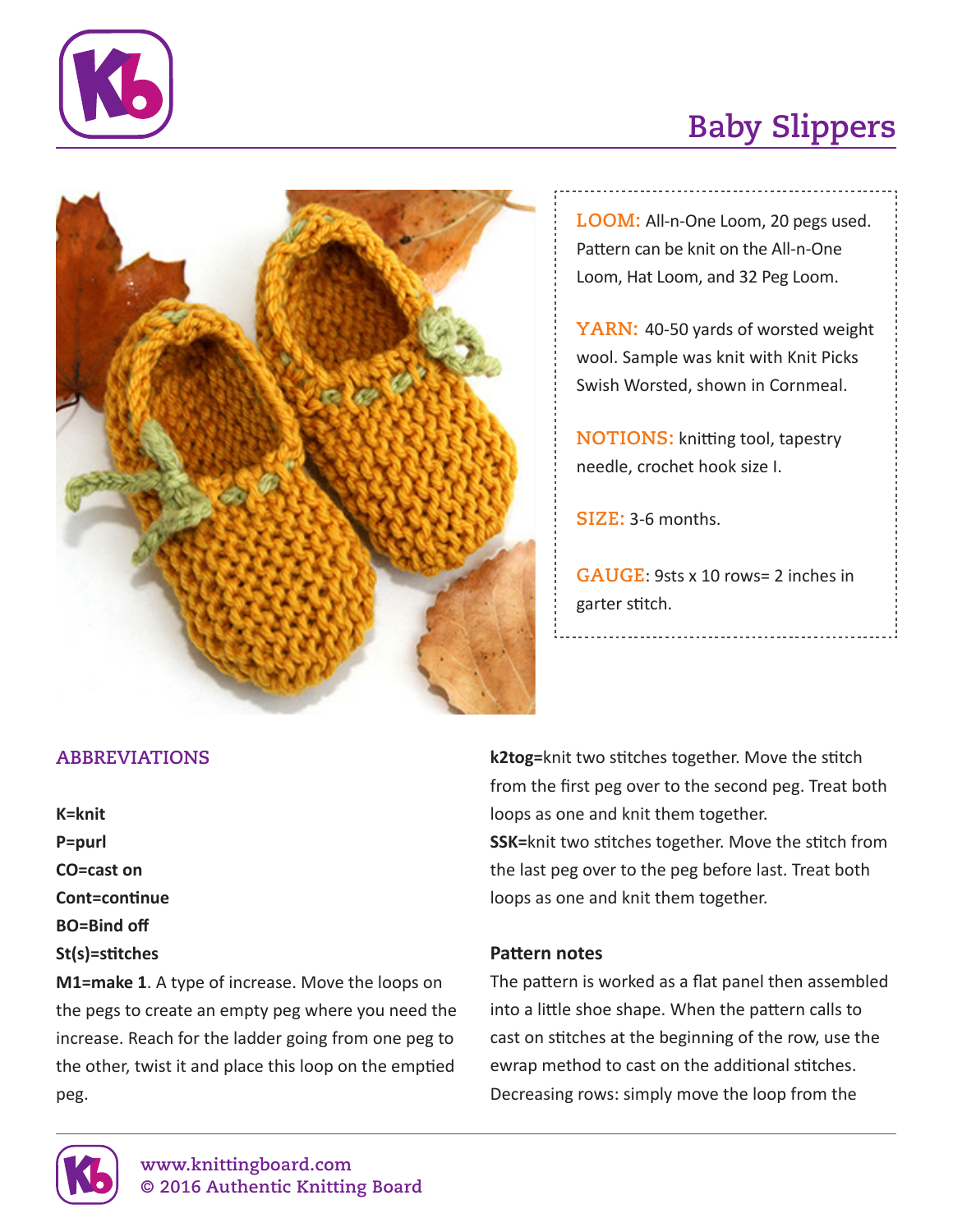

outer peg to the peg next to it, example: from peg 1 to peg 2, from very last peg to the peg before last. Work both loops as one when working the stitch. Entire pattern is worked in garter stitch (knit one row, purl one row).

The little bow string was crochet. You can substitute with a piece of ribbon.

When seaming, use the mattress stitch to seam the little slipper.

# **INSTRUCTIONS**

(Make 2)

Cast on 12 sts, prepare to work a flat panel.

**Row 1:** k1, m1, k to last st, m1, k1. (14 sts).

**Row 2, 4, 6, 8, 10, 12, 14:** p to the end.

**Row 3:** As row 1 (16 sts).

**Row 5:** As row 1 (18 sts).

**Row 7:** As row 1 (20 sts).

**Row 9:** k2tog, k to the last 2 sts, ssk (18 sts).

**Row 11:** as Row 9. (16 sts).

**Row 13:** as Row 9 (14 sts).

**Row 15:** as Row 9 (12 sts).

**Row 16**: Using the ewrap, cast on 5 stitches, p to the end of row. (17 sts).

**Row 17:** k1, m1, k to the end (18 sts).

**Row 18:** p to the end.

**Row 19:** k1, m1, k to the end (19 sts).

**Row 21:** k1, m1, k to the end (20 sts). **Row 22:** p to the end. **Row 23:** k1, m1, k to the end (21 sts). **Row 24:** Basic bind off 12 sts, p to the end of row. **Rows 25-37:** cont in garter stitch. **Row 38:** Cast on 12sts, p21. **Row 39:** k2tog, k to the end of row (32 sts). **Row 40:** p to the end of row. **Row 41:** k2tog, k to the end of row (31 sts). **Row 41:** p to the end of row. **Row 42:** k2tog, k to the end of row (30 sts). **Row 43:** p to the end of row. **Row 44:** k2tog, k to the end of row (29 sts). Basic bind off, leaving a 20 inch long tail for seaming.

### **Decorative Crochet Ribbon**

**Row 20:** p to the end.

Using crochet hook and contrasting color yarn, chain 65. Bind off.

# **ASSEMBLY**

Using the mattress stitch, seam the side of the upper to the sole area. Mattress stitch the heel area last. Weave ends in.

Steam block gently.